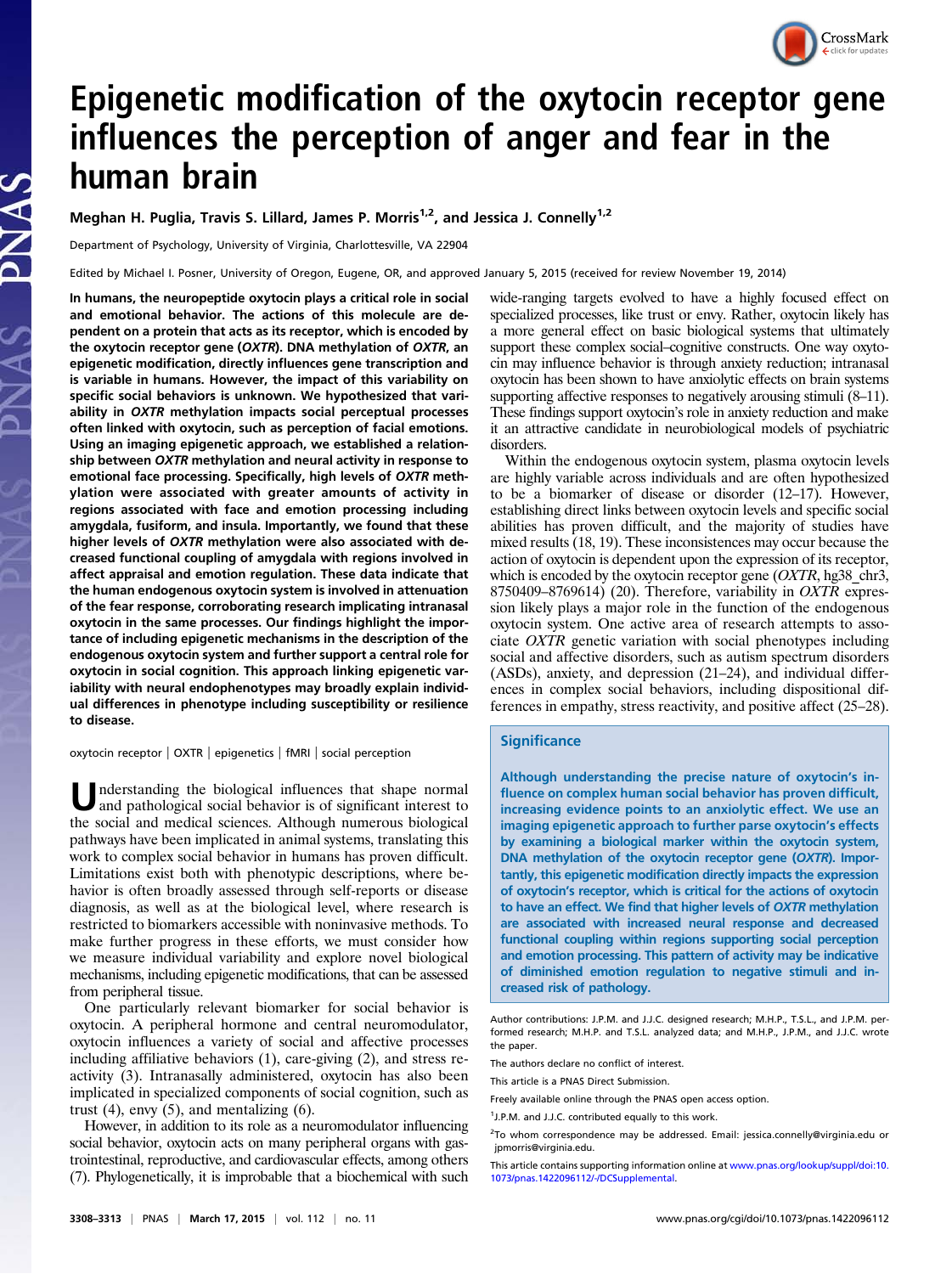These studies have primarily focused on identifying common genetic variants such as single nucleotide polymorphisms (SNPs) associated with these phenotypic differences. However, the functional impact of these SNPs on OXTR is unknown, making it difficult to build a meaningful mechanistic model of how oxytocin impacts biological systems and how these systems lead to various social behaviors.

Imaging genetics studies allow for more precise, albeit limited, associations between genetic variants and neural endophenotypes. OXTR SNPs have been associated with structural differences in oxytocinergic brain regions including amygdala and hypothalamus (29–31), as well as functional differences during social perceptual tasks including emotional face processing (30, 32). Similar to the results from intranasal oxytocin studies, OXTR genetic variants have been found to influence the perception of negative emotion, further suggesting an anxiolytic effect for oxytocin (30, 32, 33). However, this approach associating allelic variation with individual phenotypic variability has led to somewhat inconsistent findings (23, 32, 34, 35). For example, whereas one imaging study found an association between OXTR SNP rs53576 and amygdala activity evoked during emotion perception (30), a second study failed to replicate this finding in a much larger sample (32). It is possible that phenotypic variability related to the endogenous oxytocin system is concealed by the variability that exists within groups when dichotomizing by allele. This phenotypic variability may reflect the influence of other genetic variants or perhaps be due to moderating environmental variables. For example, Loth et al. (32) found that carriers of the same allele show different behavioral outcomes under different environmental contexts. A potential mechanism driving this differential susceptibility may be epigenetic factors that impact the expression of the gene without changing the underlying genetic structure.

Methylation of 5′-Cytosine-phosphate-Guanine-3′ (CpG) dinucleotide pairs in DNA is a highly investigated epigenetic modification that may influence behavioral phenotypes. DNA methylation within the promoter region of OXTR is variable within the population  $(36, 37)$ , and methylation of specific  $OXTR$ CpG sites reduces transcription of the gene (38). High levels of OXTR methylation at these same sites have been associated with autism (36), callous unemotional traits (39), and anorexia nervosa (40), suggesting the utility of OXTR methylation as a biomarker of phenotypic variability. Furthermore, the use of peripheral tissue derived from blood in these studies lends validity to this noninvasive biological marker.

Here, we investigate the impact of *OXTR* methylation on individual variability in neural response during a core component of social perception, emotional face processing. Specifically, we hypothesized that OXTR methylation would be associated with neural activity within systems responsible for responding to negatively arousing stimuli and previously linked to pathophysiology of social dysfunction. To test this hypothesis, we recruited 98 participants to provide a blood sample for epigenotyping and complete an emotional face-matching task while undergoing functional magnetic resonance imaging (fMRI). Methylation level was assessed for our candidate CpG site  $(-934)$  within the promoter of *OXTR*. First, we assessed the relationship between OXTR methylation and blood oxygenation level-dependent (BOLD) response to emotional faces within amygdala. Second, we performed an exploratory analysis to pinpoint an association between OXTR methylation and activity within additional brain regions that support social perception and emotion processing. Third, we performed task-specific amygdala functional connectivity analyses to identify how OXTR methylation mediates coordination within a network of brain regions in response to emotional faces.

### Results

Ninety-eight healthy Caucasian adults (42 males) aged 18–30 y were recruited for blood collection and fMRI. OXTR methylation was assessed at CpG site –934 (36), a functional CpG site previously shown to impact gene expression (36, 38). In the present sample, OXTR methylation level at this site ranged from 33% to 72% methylated ( $M = 48.97$ ,  $SD = 7.00$ ). There was a significant effect of sex such that females ( $M = 50.62$ ,  $SD = 7.01$ ) have a higher level of methylation at site –934 than males ( $M = 46.77$ ,  $SD = 6.43$ ),  $t(96) =$ 2.79,  $P = 0.0063$ . Age was not a significant predictor of methylation level (*Beta* = -0.008, *P* = 0.97,  $R^2$  = 0.000013).

Participants completed an emotional face-matching fMRI task previously shown to elicit a neural response within areas critical for social perception (41). Our primary analysis strategy focused on both a priori regions of interest (ROIs) based on prior literature as well as exploratory analyses that considered differences in both regional activation and functional connectivity. All analyses used OXTR methylation as a regressor to predict individual variability in the processing of emotional face expressions and were corrected for multiple comparisons using the false discovery rate (FDR)  $q < 0.05$  voxel significance level and spatial extent threshold  $(k) \ge 10$  contiguous voxels.

OXTR Methylation Impacts Amygdala Response to Angry and Fearful Faces. We conducted a primary ROI analysis to assess the effect of OXTR methylation on activity within amygdala—a region activated by this task (41) and previously associated with genetic variability in OXTR (30). This ROI analysis revealed a significant main effect of *OXTR* methylation on task-specific activity such that increased methylation levels predicted increased BOLD activity in left amygdala (Fig. 1). Peak activity  $(Z = 3.64)$  for this cluster of voxels ( $k = 103$ ) occurred at  $x = -30$ ,  $y = 2$ ,  $z = -20$ . No voxels within right amygdala showed a significant main effect of OXTR methylation. Analyses testing for a sex difference in amygdala activation and a Methylation  $\times$  Sex interaction were nonsignificant.

Exploratory ROI Analysis Indicates OXTR Methylation Influences Areas Important for Face Perception and Emotion Processing. We then performed an exploratory functional ROI analysis targeting regions involved in face perception and emotion processing as defined by a meta-analytic approach using [Neurosynth.org](http://Neurosynth.org) feature set keywords "face" and "emotion" (depicted in [Fig. S1](http://www.pnas.org/lookup/suppl/doi:10.1073/pnas.1422096112/-/DCSupplemental/pnas.201422096SI.pdf?targetid=nameddest=SF1)).



Fig. 1. Individuals with increased methylation of OXTR display elevated amygdala response to angry and fearful faces. Mean Z statistic values are plotted against percent OXTR methylation for each participant ( $n = 98$ ). Gray shading indicates 95% confidence interval around the best-fit line. (Inset) Z statistic map of voxels shows significant main effect of OXTR methylation depicted in MNI space ( $y = 0$ ), FDR corrected at  $q < 0.05$ . ROI is depicted in blue.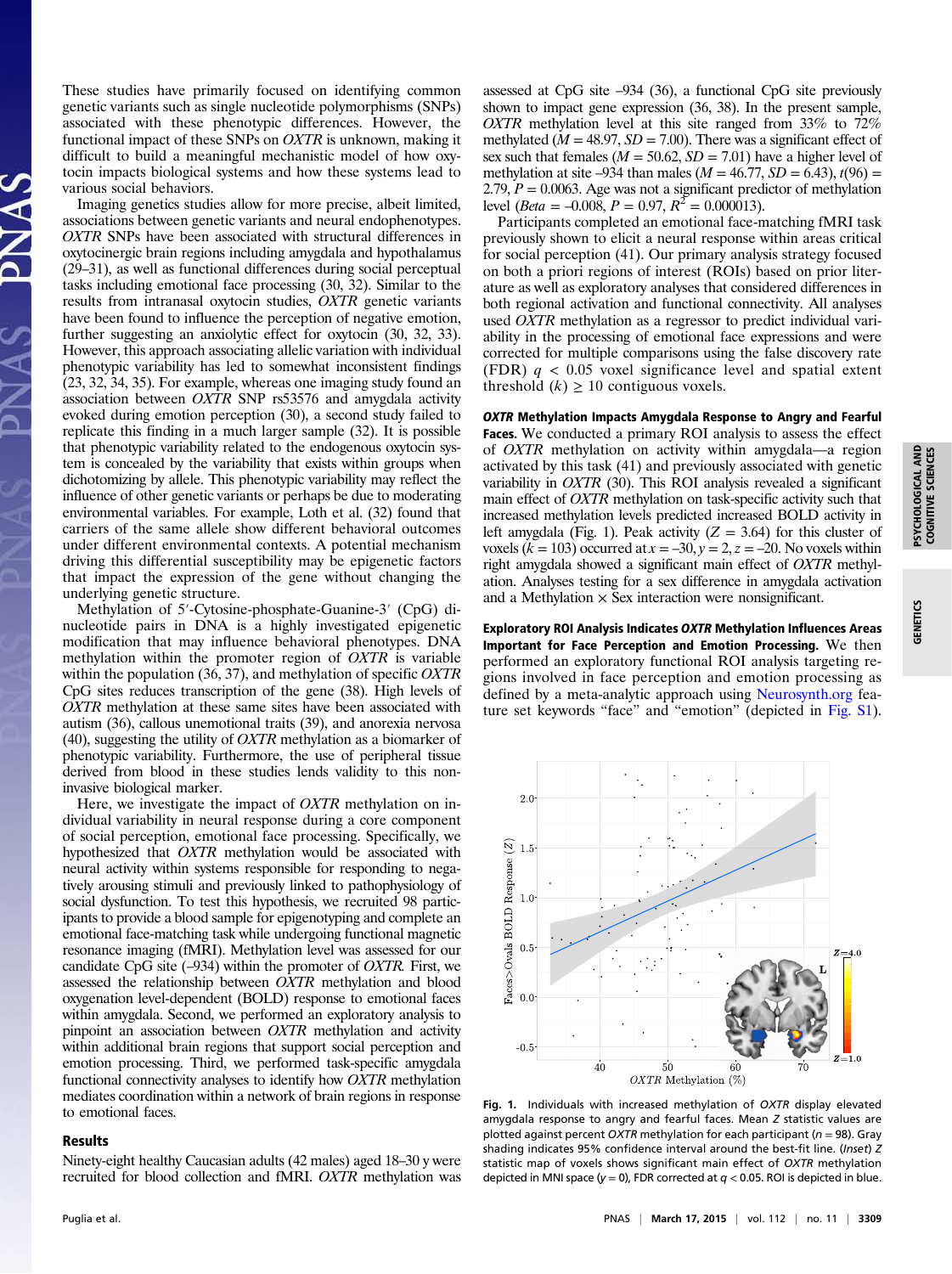This functional ROI analysis revealed a significant positive main effect of OXTR methylation on task-specific activity in multiple brain regions (Fig. 2), including areas associated with emotion regulation, such as amygdala, insular cortex, and dorsal anterior cingulate cortex (dACC), as well as regions associated with social perception, such as fusiform gyrus and posterior superior temporal sulcus. See Table 1 for local maxima statistics for this analysis. The pattern of activation in all areas identified was such that increased levels of methylation predicted increased BOLD activity ([Fig. S2\)](http://www.pnas.org/lookup/suppl/doi:10.1073/pnas.1422096112/-/DCSupplemental/pnas.201422096SI.pdf?targetid=nameddest=SF2). We also conducted an exploratory whole-brain analysis to identify potential relationships between OXTR methylation and brain activity in regions not included in our a priori hypotheses. Results for this analysis [\(Table S1](http://www.pnas.org/lookup/suppl/doi:10.1073/pnas.1422096112/-/DCSupplemental/pnas.201422096SI.pdf?targetid=nameddest=ST1) and [Figs. S3](http://www.pnas.org/lookup/suppl/doi:10.1073/pnas.1422096112/-/DCSupplemental/pnas.201422096SI.pdf?targetid=nameddest=SF3) and [S4\)](http://www.pnas.org/lookup/suppl/doi:10.1073/pnas.1422096112/-/DCSupplemental/pnas.201422096SI.pdf?targetid=nameddest=SF4) revealed similar regions with the same relationship between OXTR methylation and brain activity. Analyses testing for a sex difference in activation and a Methylation  $\times$  Sex interaction were nonsignificant.

OXTR Methylation Moderates Connectivity in Regions Associated with Affect Appraisal and Emotion Regulation. We conducted a psychophysiological interaction (PPI) analysis (42) to examine the effect of OXTR methylation on task-specific amygdala functional connectivity. This analysis revealed a significant negative main effect of *OXTR* methylation on right amygdala functional connectivity with multiple brain regions within the functional ROI (Fig. 3), including areas associated with emotion regulation, such as insular cortex, cingulate cortex, and orbitofrontal cortex, as well as regions associated with face perception, such as fusiform gyrus. The pattern of activation in all areas identified was such that higher levels of methylation predicted decreased levels of functional connectivity ([Fig. S5\)](http://www.pnas.org/lookup/suppl/doi:10.1073/pnas.1422096112/-/DCSupplemental/pnas.201422096SI.pdf?targetid=nameddest=SF5). See Table 2 for local maxima statistics for the PPI analysis. Results for an unmasked, wholebrain PPI analysis [\(Table S2](http://www.pnas.org/lookup/suppl/doi:10.1073/pnas.1422096112/-/DCSupplemental/pnas.201422096SI.pdf?targetid=nameddest=ST2) and [Figs. S6](http://www.pnas.org/lookup/suppl/doi:10.1073/pnas.1422096112/-/DCSupplemental/pnas.201422096SI.pdf?targetid=nameddest=SF6) and [S7\)](http://www.pnas.org/lookup/suppl/doi:10.1073/pnas.1422096112/-/DCSupplemental/pnas.201422096SI.pdf?targetid=nameddest=SF7) identified similar regions with the same pattern of activation. Analyses using a left amygdala seed region revealed no significant voxels.



Fig. 2. Methylation of OXTR predicts activity in brain regions previously associated with emotion and face perception. Z statistic map of voxels shows a significant positive main effect of OXTR methylation on BOLD activity for faces > ovals contrast within ROI, FDR corrected at  $q < 0.05$ . Images are depicted in MNI space (Top,  $x = 2$ ,  $y = 3$ ,  $z = -2$ ; Bottom,  $x = 38$ ,  $y = -59$ ,  $z = -18$ ). ACC, anterior cingulate cortex; Amyg, amygdala; FG, fusiform gyrus; Ins, insular cortex; LOC, lateral occipital cortex; NAcc, nucleus accumbens; pSTS, posterior superior temporal sulcus.

#### Table 1. ROI analysis local maxima statistics

| Anatomical region        | Hem | x     | v     | z     | z    | k   |
|--------------------------|-----|-------|-------|-------|------|-----|
| Amygdala                 | L   | $-30$ | 4     | $-20$ | 4.03 | 12  |
| Anterior cingulate gyrus | L   | -4    | $-10$ | 40    | 4.34 | 32  |
| Anterior cingulate gyrus | R   | 4     | 2     | 36    | 4.75 | 78  |
| Fusiform gyrus           | R   | 38    | $-60$ | $-16$ | 3.63 | 16  |
| Insular cortex           | L   | $-38$ | 22    | $-4$  | 4.09 | 48  |
| Insular cortex           | R   | 32    | 16    | 6     | 4.15 | 38  |
| Insular cortex           | R   | 36    | 8     | -4    | 3.99 | 15  |
| Lateral occipital cortex | L   | $-28$ | $-84$ | 24    | 4.09 | 10  |
| Lateral occipital cortex | R   | 34    | $-78$ | 26    | 4.86 | 196 |
| Middle temporal gyrus    | R   | 46    | $-58$ | 4     | 3.6  | 12  |
| Superior parietal gyrus  | R   | 26    | $-54$ | 54    | 3.7  | 18  |
| Supramarginal gyrus      | L   | $-62$ | $-34$ | 36    | 4.2  | 24  |

Significant cluster threshold: FDR (q) < 0.05,  $k \ge 10$  voxels. Hem, hemisphere; L, left; R, right; x, y, z, coordinates of local maxima in MNI space; Z, maximum Z statistic.

# Discussion

Using an imaging epigenetic approach, we provide evidence that a functional epigenetic modification within OXTR predicts individual variability in neural response to negative social stimuli. Specifically, we found that higher levels of OXTR methylation were associated with increased activity in amygdala and regions of the extended face perception system when viewing negative facial expressions. Furthermore, connectivity between neural systems supporting social perception was attenuated by OXTR methylation. These results provide compelling evidence to suggest that social perceptual and emotional processes thought to involve the endogenous oxytocin system may be governed by epigenetic processes and that this relationship may be predicted from tissue acquired through noninvasive means.

Prior research has proposed two roles for oxytocin in human social perception: Oxytocin may promote social and affiliative behaviors through  $(i)$  reduced threat reactivity and  $(ii)$  increased sensitivity to social salience. Our current results are congruent with previous intranasal studies that support anxiolytic properties of oxytocin. These studies indicate that increased availability of oxytocin through intranasal administration is associated with a decrease in amygdala activation to negatively valenced stimuli (6, 8, 9, 43–45; but see ref. 46 for conflicting results in women). Methylation of OXTR directly impacts gene expression such that increased levels of methylation are associated with decreased gene transcription (36, 38). Therefore, lower levels of methylation may indicate increased ability to use available oxytocin due to increased receptor expression. As expected by this model, individuals in the current study with lower levels of methylation showed decreased amygdala activation when viewing angry and fearful face stimuli. Amygdala activity was specific to left hemisphere, as commonly found for emotional stimuli (see ref. 47 for review).

Results from intranasal literature also indicate a valencespecific tempering of amygdala activation. For example, Gamer et al. (43) found that after oxytocin administration, amygdala response decreased in response to angry faces but increased when viewing happy faces. We therefore hypothesize that attenuated amygdala response may indicate enhanced ability to regulate affective response to negative stimuli among individuals with lower OXTR methylation. The results from our functional ROI and PPI analyses support this prediction. Across multiple brain regions crucial for processing social and emotional stimuli including fusiform, lateral occipital cortex, insular cortex, and dACC, individuals with lower methylation levels show an attenuated BOLD response and simultaneously increased amygdala coupling.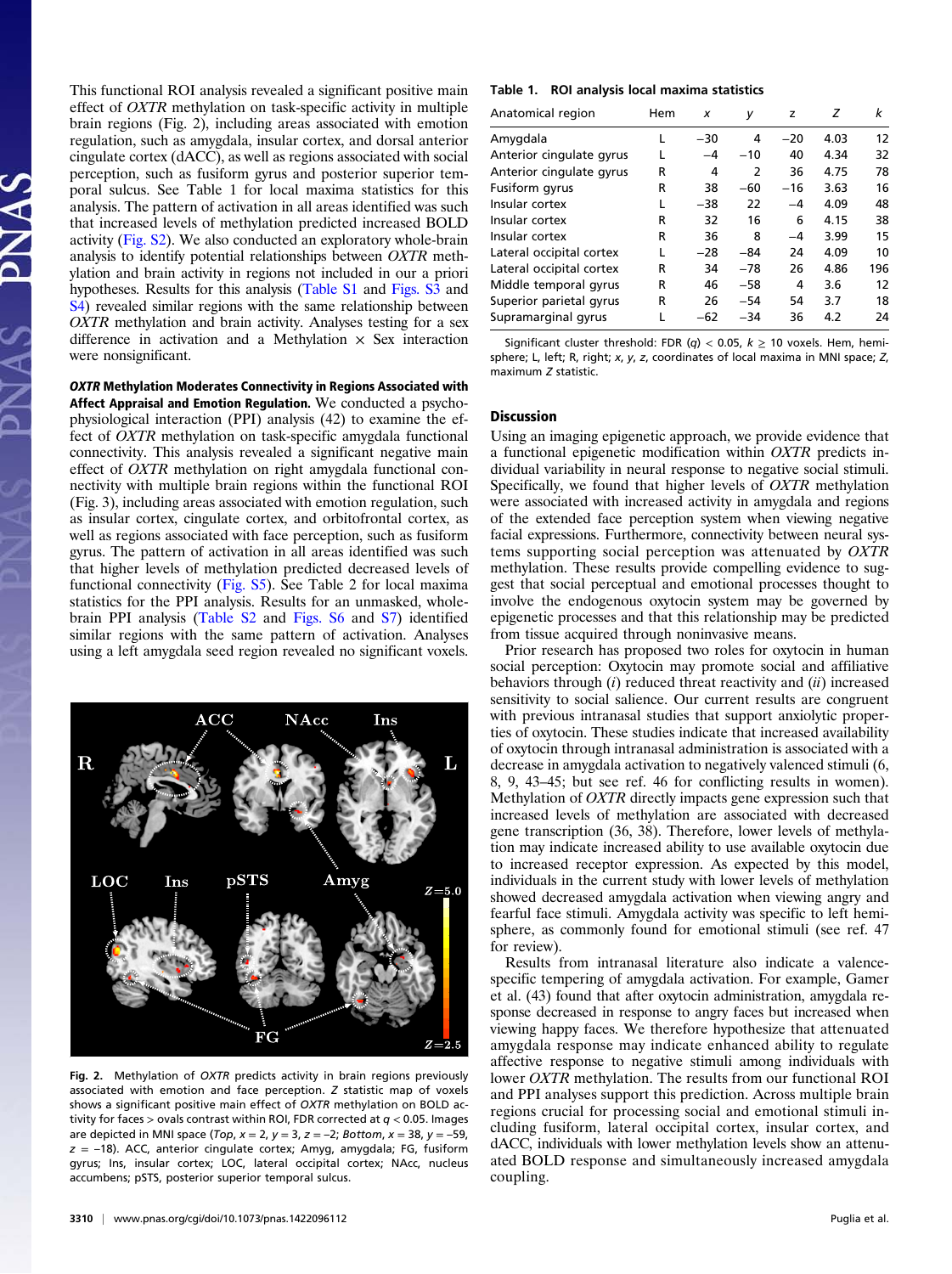

Fig. 3. OXTR methylation predicts amygdala connectivity within brain regions important for emotion regulation and face perception. Z statistic map of voxels shows a significant negative main effect of OXTR methylation on right amygdala functional connectivity for faces > ovals contrast within ROI, FDR corrected at  $q < 0.05$ . Images are depicted in MNI space (Top,  $x = -3$ ,  $y =$ 14,  $z = -7$ ; Middle,  $x = -20$ ,  $y = 22$ ,  $z = 2$ ; Bottom,  $x = -36$ ,  $y = -74$ ,  $z = -16$ ). (*Inset*) Right amygdala seed region ( $y = -4$ ). ACC, anterior cingulate cortex; C/Pu, caudate/putamen; FG, fusiform gyrus; IFG, inferior frontal gyrus; Ins, insular cortex; LOC, lateral occipital cortex; OFC, orbitofrontal cortex; pAC, paracingulate gyrus; Thal, thalamus.

Further supporting the hypothesized relationship between OXTR methylation and emotion regulation ability is our reported increased coupling between amygdala and left insula for those low in OXTR methylation. Previous research indicates amygdala– insula connectivity increases with repeated viewing of negative stimuli, leading to successful desensitization and habituation (48). Additionally, our reported increased connectivity between amygdala and dACC could reflect more efficient affective appraisal for those low in OXTR methylation. Several other studies have also proposed a strong link between the endogenous oxytocin system and dACC structure and function (44, 45, 49). In fact, dysfunction in this area is often implicated in developmental and psychiatric disorders (50–52). Finally, additional regions not functionally activated by this task arise in the connectivity analysis including thalamus, caudate, putamen, and precentral gyrus. Lesion and imaging studies suggest that right amygdala specifically may be involved in early processing of and potential to react to threatening stimuli (53–55). Although functional lateralization effects in amygdala are well documented (47), potential hemispheric specificity in amygdala connectivity is less understood and should be further explored in the future.

Taken together, our results indicate that the actions of OXTR methylation may be twofold. First, individuals lower in methylation and who theoretically have greater access to endogenous oxytocin show attenuated response to negative stimuli. Second, these individuals also display greater connectivity between amygdala and structures supporting affective appraisal of and ability to respond to the stimulus, potentially leading to better habituation processes and less likelihood of disordered social perception.

There are two important limitations to the current study. Methylation is highly tissue specific for some CpG sites (56–59), and when studying healthy humans, we are limited to assessments from peripheral tissue rather than the causal tissue for the social phenotype, the brain. However, recent studies have demonstrated that, for some CpG sites, methylation may be correlated between tissues and stable across the lifespan (60–63). For the CpG site tested here, there is evidence for the maintenance of methylation levels between brain and blood (36), suggesting our peripheral marker is likely to correlate with methylation levels in the brain. Furthermore, other studies have also found this CpG site to have high intersubject variability indicative of differential social outcomes, suggesting the functional significance of this site for social behavior (36–39, 64). A second limitation to the current study is a lack of behavioral evidence to reveal how these epigenetic and neural markers impact the overt social phenotype. Future work aimed at establishing relationships between genetic, epigenetic, and phenotypic variability should consider the full spectrum of behavior, from disordered to healthy. Despite these limitations, the current study reveals how epigenetic variability in the endogenous oxytocin system impacts brain systems supporting social cognition and is an important step to better characterize relationships between genes, brain, and behavior.

A major advantage of our approach is that the reported epigenetic marker is a continuous variable directly relevant to gene function and capable of predicting individual variability without having to dichotomize by allele groups. However, an important future direction for the field will be to explore allele- and sexlinked methylation differences. In particular, consideration of potential genetic–epigenetic relationships may reveal the mechanism by which previously reported OXTR polymorphisms impact social and emotional processing. Molecular and animal studies will help to establish these links, and once established, a large human sample may clarify how this interaction explains neural and behavioral variability. These studies will require greater sample sizes with adequate power to detect potentially small effect sizes between groups (65) and careful control of

#### Table 2. PPI analysis local maxima statistics

| Anatomical region        | Hem | X     | v     | z        | z    | k   |
|--------------------------|-----|-------|-------|----------|------|-----|
| Anterior cingulate gyrus | L   | -6    | 42    | 6        | 3.75 | 26  |
| Anterior cingulate gyrus | R   | 6     | 30    | 20       | 3.41 | 18  |
| Caudate                  | L   | -8    | 14    | 2        | 3.97 | 16  |
| Frontal pole             | L   | $-34$ | 48    | 4        | 4.35 | 13  |
| Fusiform gyrus           | L   | $-18$ | $-90$ | $-14$    | 4.05 | 23  |
| Inferior frontal gyrus   |     | $-50$ | 10    | 4        | 4.49 | 142 |
| Inferior frontal gyrus   | L   | $-44$ | 16    | 22       | 4.42 | 22  |
| Inferior frontal gyrus   | L   | $-46$ | 32    | $\Omega$ | 3.98 | 19  |
| Insular cortex           | L   | $-36$ | $-2$  | 6        | 3.61 | 12  |
| Lateral occipital cortex | R   | 38    | $-76$ | $-18$    | 4.02 | 27  |
| Orbitofrontal cortex     |     | $-36$ | 30    | $-18$    | 4.13 | 19  |
| Paracingulate gyrus      | R   | 6     | 12    | 46       | 3.68 | 17  |
| Precentral gyrus         | L   | -48   | 0     | 28       | 3.83 | 13  |
| Putamen                  | L   | $-18$ | 14    | -8       | 5.25 | 93  |
| Thalamus                 | L   | $-12$ | $-16$ | 4        | 3.56 | 10  |
| Thalamus                 | R   | 16    | $-22$ | -6       | 3.94 | 13  |

Significant cluster threshold: FDR (q) < 0.05,  $k \ge 10$  voxels. Hem, hemisphere; L, left; R, right; x, y, z, coordinates of local maxima in MNI space; Z, maximum Z statistic.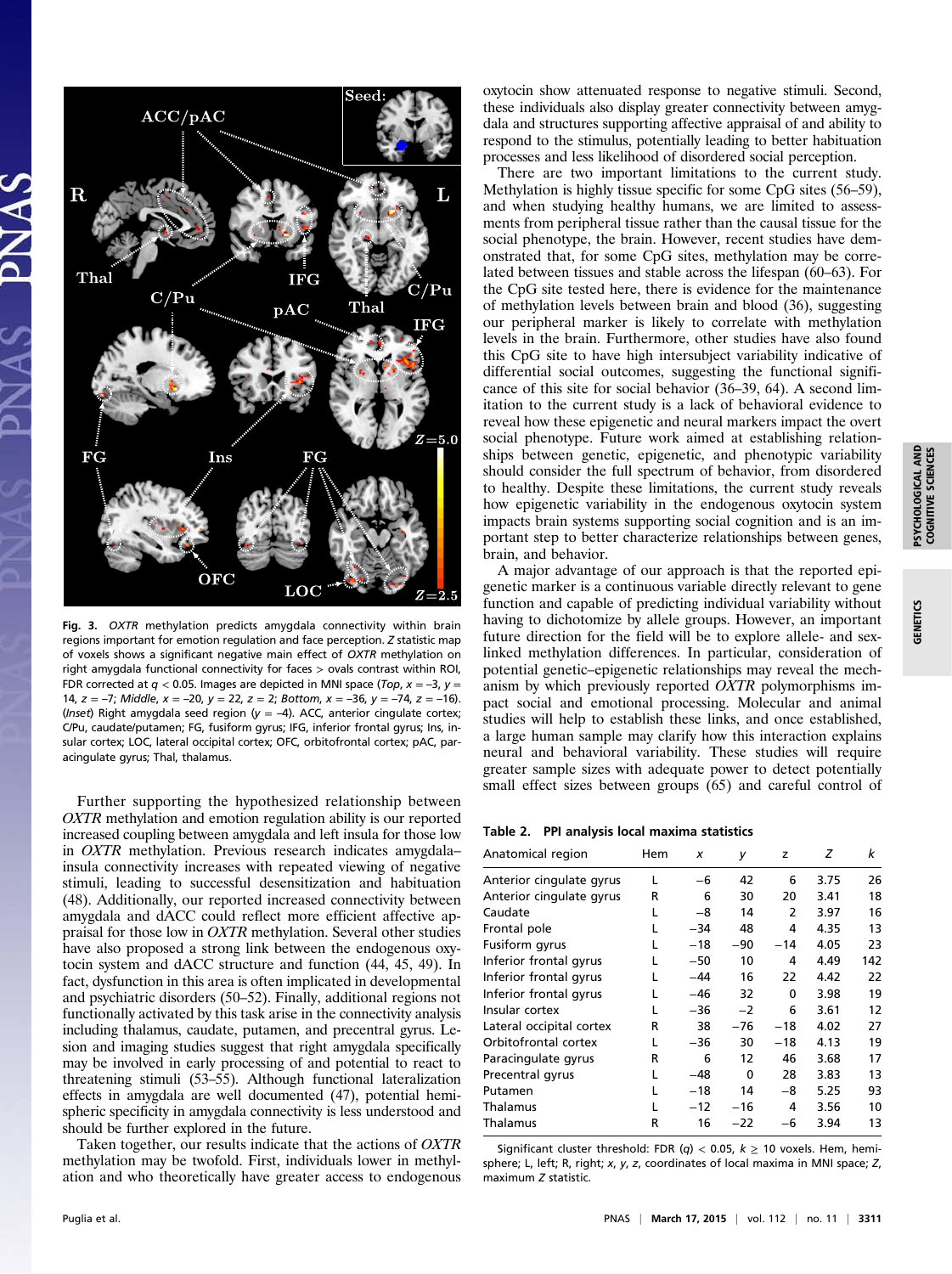additional biological factors. Finally, because methylation levels have been shown to differ as a function of race (66), we restricted our sample to Caucasians of European descent. Future work should therefore explore the impact of epigenetic differences within and between racial groups.

Our findings are of broad significance for several reasons. First, at a basic level, we provide evidence that the epigenetically governed oxytocin system influences neural systems involved in the perception of emotion and that the actions of this system support an anxiolytic role for oxytocin. These findings are in line with previous intranasal oxytocin studies and hold significance for neurobiological models of affect appraisal and regulation. Second, our findings have potential relevance for clinical studies. Recently, several groups have considered the use of intranasal oxytocin to treat social deficits associated with ASD. Given that the actions of oxytocin are dependent upon its receptor and expression of the receptor is under epigenetic control, any gains one sees in social cognitive abilities with oxytocin administration will likely be mediated by OXTR methylation. Moreover, our results linking variability in social perceptual processes to OXTR methylation indicate that the effectiveness of behavioral interventions targeting such social perceptual processes may also be modulated by OXTR methylation. Finally, our results add to an important and growing literature implicating epigenetic variability as a driver of individual variability in complex behavior. Epigenetics will likely play an increasing role in our understanding of gene– behavior relationships and has the potential to expand models of differential susceptibility for psychiatric and developmental disorders.

## Materials and Methods

Participants. Ninety-nine healthy adults with normal or corrected-to-normal vision were recruited for the current study. Only self-identified Caucasians of European descent were included to avoid population stratification artifacts. All individuals gave written informed consent for a protocol approved by the University of Virginia (UVA) Institutional Review Board (Protocol 15051; principal investigator, Jessica J. Connelly) and were paid \$50 for participation. One individual was excluded due to an fMRI data collection error. Data from 98 participants (42 males) aged 18-30 y ( $M = 22.82$  y,  $SD = 3.37$ ) were included in the final analysis.

Blood Collection and DNA Extraction. Venipuncture was performed at the UVA Fontaine Research Park. Eight milliliters of blood were collected from each subject in mononuclear cell separation tubes (BD Vacutainer CPT with sodium citrate, BD Biosciences). Upon collection, blood samples were immediately spun at 1,800 relative centrifugal force for 30 min at 23 °C to separate the mononuclear cell fraction per product protocol. The mononuclear cells were then lysed, and DNA was extracted using the reagents supplied in the Gentra Puregene Blood Kit (Qiagen). DNA was stored at -20 °C before further analysis.

Epigenotyping Procedures. Analysis of the level of DNA methylation at CpG site –934 in OXTR was performed as previously reported in Jack et al. (37). Briefly, DNA derived from peripheral blood mononuclear cells was bisulfite converted, and pyrosequencing was performed using Qiagen PyroMark Q24 Classic and Pyromark reagents. Samples were analyzed in singlicate as previous data (37) indicated low replicate variability (on average, samples deviated from the mean  $\pm$ 1.7%).

Imaging Procedures. Scanning was performed at the UVA Fontaine Research Park on a Siemens 3 Tesla MAGNETOM Trio high-speed imaging device equipped with 12-channel head-coil, integrated mirror, and head stabilizers. As part of a series of functional tasks, participants completed an emotional facematching block-design task (41) in which they identify via left/right button press which of two probes at the bottom of the screen matches a target

- 1. Ross HE, Young LJ (2009) Oxytocin and the neural mechanisms regulating social cognition and affiliative behavior. Front Neuroendocrinol 30(4):534–547.
- 2. Feldman R, Weller A, Zagoory-Sharon O, Levine A (2007) Evidence for a neuroendocrinological foundation of human affiliation: Plasma oxytocin levels across pregnancy and the postpartum period predict mother-infant bonding. Psychol Sci 18(11): 965–970.
- 3. Neumann ID, Landgraf R (2012) Balance of brain oxytocin and vasopressin: Implications for anxiety, depression, and social behaviors. Trends Neurosci 35(11):649–659.

stimulus at the top of the screen. Each 20-s block consists of four stimuli presented sequentially for 5 s. During the emotion identification condition (six blocks), participants match facial expressions (all face stimuli depict angry or fearful expressions acquired from the NimStim Stimulus Set) (67); during the sensorimotor control condition (6 blocks), participants match oval orientation.

fMRI Analysis. Image acquisition and preprocessing details are provided in [SI Materials and Methods](http://www.pnas.org/lookup/suppl/doi:10.1073/pnas.1422096112/-/DCSupplemental/pnas.201422096SI.pdf?targetid=nameddest=STXT). Data analysis was conducted using FEAT (FMRI Expert Analysis Tool) Version 6.00, part of FSL (FMRIB Software Library) (68). Subject-level time-series statistical analysis was carried out using FSL's improved linear model with local autocorrelation correction (69). Regressors for each condition (faces and ovals) were modeled by convolving the time course with a gamma hemodynamic response function (HRF), adding a temporal derivative, and applying temporal filtering. A faces > ovals contrast was conducted, and the contrast of parameter estimates from this analysis was carried forward to higher level analysis.

Group-level analyses were conducted using FSL's local analysis of mixed effects stage 1 (70–72). To determine the effect of OXTR methylation on task-specific activity, mean faces > ovals activation and de-meaned percent methylation were entered into the model, and contrasts testing for positive and negative main effects of methylation were computed. To test for sex differences in faces  $>$  ovals activation, a two-sample unpaired t test was computed. Finally, to assess if the linear relationship between methylation and BOLD response differs across sexes, a Methylation  $\times$  Sex interaction analysis was conducted by entering mean faces > ovals activation and grandmean–centered percent methylation for each sex separately into the model.

A primary ROI analysis was first conducted within amygdala, a region activated by this task (30, 41). Left and right amygdala ROIs were created using FSL's Harvard–Oxford Subcortical Atlas (73–76) with a probabilistic threshold  $= 60\%$ . We then conducted an exploratory functional ROI analysis targeting regions involved in face perception and emotion processing as defined by a meta-analytic approach using [Neurosynth.org](http://Neurosynth.org) feature set keywords "face" and "emotion." See [Fig. S1](http://www.pnas.org/lookup/suppl/doi:10.1073/pnas.1422096112/-/DCSupplemental/pnas.201422096SI.pdf?targetid=nameddest=SF1) for ROI images. Finally, we conducted an exploratory unmasked analysis to probe the effect of OXTR methylation on the whole brain. All analyses were FDR corrected for multiple comparisons at  $q < 0.05$  and  $k \ge 10$ . Clusters of voxels that survived correction were registered to subject space, and mean Z statistic values were extracted for each participant from these clusters. Anatomical labels were identified using FSL's Harvard–Oxford Structural Atlases.

Functional Connectivity Analysis. We then conducted a PPI analysis (42) to examine the effect of OXTR methylation on task-specific amygdala functional connectivity. Separate analyses were conducted using left and right amygdala seed regions created with FSL's Harvard–Oxford Subcortical Atlas with a probabilistic threshold  $= 60\%$ .

First-level analysis was carried out in FEAT, with time-series statistical analysis carried out using FSL's improved linear model with local autocorrelation correction. Regressors of interest included the psychological variable, faces > ovals (convolved with a double-gamma HRF, temporal derivative added, temporal filtering applied); the physiological variable, mean seed-region time series; and the PPI variable, interaction term between the psychological regressor (zero-centered about min and max values) and the physiological regressor (demeaned). The faces + ovals time course (convolved with a double-gamma HRF, temporal derivative added, temporal filtering applied) was also included as a nuisance regressor to account for shared variance between conditions. Higher level statistical inference testing for a main effect of methylation within the ROI and whole brain proceeded exactly as described for the fMRI analysis except each participant's PPI contrast of parameter estimate replaced the faces > ovals COPE.

ACKNOWLEDGMENTS. We thank Themistoclis Karaoli, Zoë Raymond, Meghan Cronk, Allison Jack, Holly Earls, Katie Lancaster, and Tyler Santander for their assistance in this project. This research was supported by National Science Foundation Grant 1228522, "Examining an Epigenetic Biomarker of Social Perception" (to J.J.C. and J.P.M.).

- 4. Kosfeld M, Heinrichs M, Zak PJ, Fischbacher U, Fehr E (2005) Oxytocin increases trust in humans. Nature 435(7042):673–676.
- 5. Shamay-Tsoory SG, et al. (2009) Intranasal administration of oxytocin increases envy and schadenfreude (gloating). Biol Psychiatry 66(9):864–870.
- 6. Domes G, Heinrichs M, Michel A, Berger C, Herpertz SC (2007) Oxytocin improves "mind-reading" in humans. Biol Psychiatry 61(6):731–733.
- 7. Kiss A, Mikkelsen JD (2005) Oxytocin—Anatomy and functional assignments: A minireview. Endocr Regul 39(3):97–105.